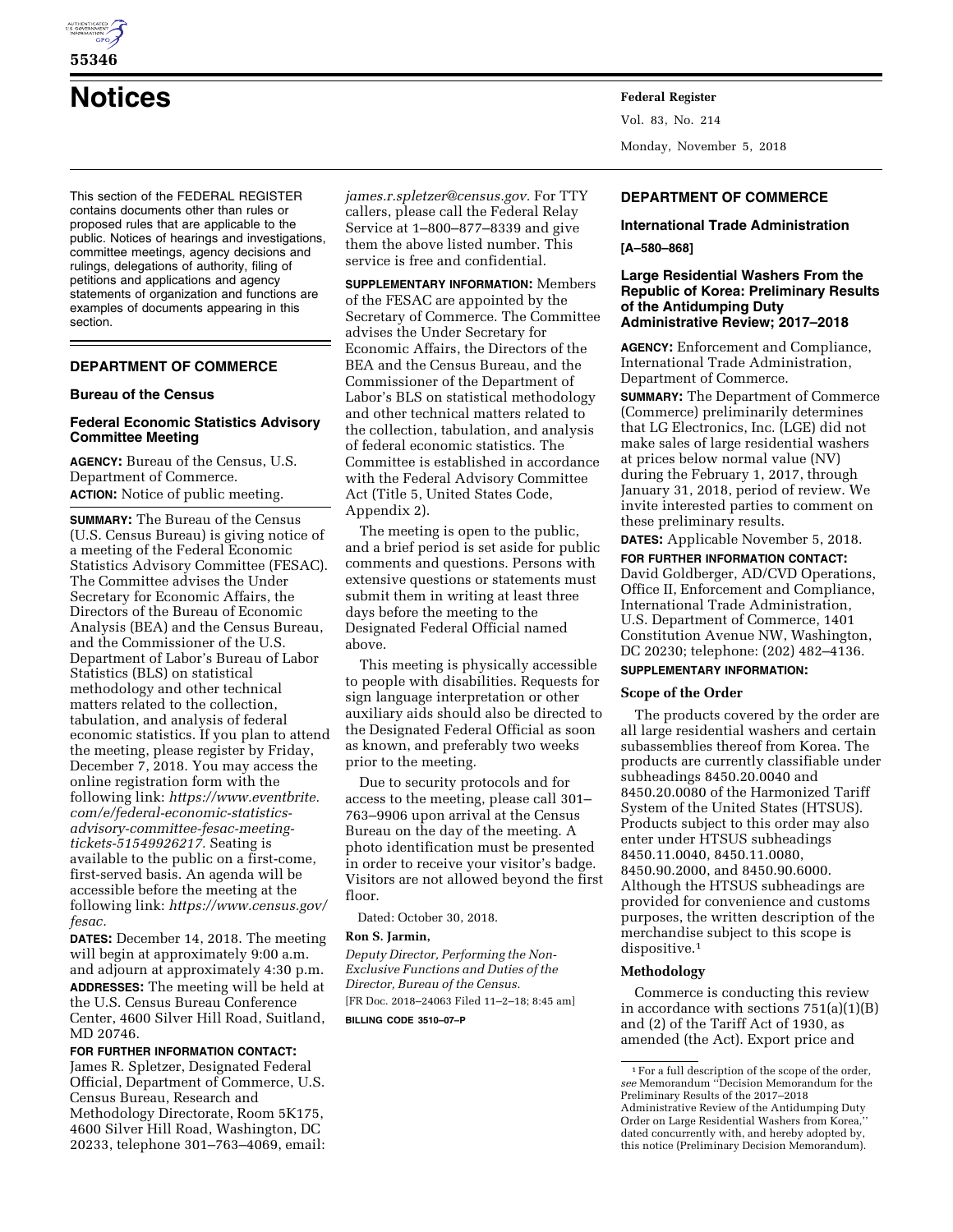constructed export price are calculated in accordance with section 772 of the Act. NV is calculated in accordance with section 773 of the Act. For a full description of the methodology underlying our conclusions, *see* the Preliminary Decision Memorandum. The Preliminary Decision Memorandum is a public document and is on file electronically via Enforcement and Compliance's Antidumping and Countervailing Duty Centralized Electronic Service System (ACCESS). ACCESS is available to registered users at *<http://access.trade.gov>*and to all parties in the Central Records Unit, room B8024 of the main Department of Commerce building. In addition, a complete version of the Preliminary Decision Memorandum can be accessed at *[http://enforcement.trade.gov/frn/.](http://enforcement.trade.gov/frn/)*  The signed Preliminary Decision Memorandum and the electronic version of the Preliminary Decision Memorandum are identical in content. A list of the topics discussed in the Preliminary Decision Memorandum is attached as an Appendix to this notice.

#### **Preliminary Results of the Review**

As a result of this review, Commerce preliminarily determines that a weighted-average margin of 0.00 percent exists for LGE for the period February 1, 2017, through January 31, 2018.

#### **Disclosure and Public Comment**

We intend to disclose the calculations performed to parties in this segment of the proceeding within five days of the date of publication of this notice in accordance with 19 CFR 351.224(b).

Case briefs or other written comments may be submitted to the Assistant Secretary for Enforcement and Compliance no later than 30 days after the date of publication of the preliminary results, unless the Secretary alters the time limit.2 Rebuttal briefs, limited to issues raised in the case briefs, may be filed not later than five days after the deadline for case briefs.3 Pursuant to 19 CFR 351.309(c)(2) and (d)(2), parties who submit case briefs or rebuttal briefs in this proceeding are encouraged to submit with each argument: (1) A statement of the issue; (2) a brief summary of the argument; and (3) a table of authorities.

Pursuant to 19 CFR 351.310(c), interested parties who wish to request a hearing must submit a written request to the Assistant Secretary for Enforcement and Compliance, U.S. Department of Commerce within 30 days after the date of publication of this notice. Requests

should contain the party's name, address, and telephone number; the number of participants; and a list of the issues to be discussed. If a request for a hearing is made, Commerce intends to hold the hearing at the U.S. Department of Commerce, 1401 Constitution Avenue NW, Washington, DC 20230, at a time and date to be determined.4 Parties should confirm by telephone the date, time, and location of the hearing two days before the scheduled date.

All submissions, with limited exceptions, must be filed electronically using ACCESS. An electronically filed document must be received successfully in its entirety by 5 p.m. Eastern Time (ET) on the due date. Documents excepted from the electronic submission requirements must be filed manually (*i.e.,* in paper form) with the APO/ Dockets Unit in Room 18022 and stamped with the date and time of receipt by 5 p.m. ET on the due date.

Commerce intends to issue the final results of this administrative review, including the results of its analysis of issues raised in any written briefs, not later than 120 days after the date of publication of this notice, unless the deadline is extended.5

#### **Assessment Rates**

Upon issuance of the final results, Commerce shall determine, and U.S. Customs and Border Protection (CBP) shall assess, antidumping duties on all appropriate entries covered by this review.6

We will calculate importer-specific *ad valorem* duty assessment rates based on the ratio of the total amount of antidumping duties calculated for the examined sales to the total entered value of the examined sales to that importer. Where either the respondent's weighted-average dumping margin is zero or *de minimis* within the meaning of 19 CFR 351.106(c), or an importerspecific assessment rate is zero or *de minimis,* we will instruct CBP to liquidate the appropriate entries without regard to antidumping duties.<sup>7</sup> The final results of this review shall be the basis for the assessment of antidumping duties on entries of merchandise covered by the final results of this review and for future deposits of estimated duties, where applicable.8

7*See Antidumping Proceedings: Calculation of the Weighted-Average Dumping Margin and Assessment Rate in Certain Antidumping Duty Proceedings; Final Modification,* 77 FR 8101, 8103 (February 14, 2012).

We intend to issue instructions to CBP 15 days after the publication date of the final results of this review.

#### **Cash Deposit Requirements**

The following cash deposit requirements will be effective for all shipments of the subject merchandise entered, or withdrawn from warehouse, for consumption on or after the publication date of the final results of this administrative review, as provided by section  $751(a)(2)(C)$  of the Act:  $(1)$ The cash deposit rate for LGE will be the rate established in the final results of this review, except if the rate is less than 0.50 percent and, therefore, *de minimis* within the meaning of 19 CFR  $351.106(c)(1)$ , in which case the cash deposit rate will be zero; (2) for previously reviewed or investigated companies not participating in this review, the cash deposit rate will continue to be the company-specific rate published for the most recent period; (3) if the exporter is not a firm covered in this review, a prior review, or the lessthan-fair-value (LTFV) investigation, but the manufacturer is, the cash deposit rate will be the rate established for the most recent period for the manufacturer of the merchandise; and (4) the cash deposit rate for all other manufacturers or exporters will continue to be 11.80 percent, the all-others rate established in the LTFV investigation.9 These deposit requirements, when imposed, shall remain in effect until further notice.

#### **Notification to Importers**

This notice also serves as a preliminary reminder to importers of their responsibility under 19 CFR 351.402(f) to file a certificate regarding the reimbursement of antidumping and/ or countervailing duties prior to liquidation of the relevant entries during this review period. Failure to comply with this requirement could result in the Secretary's presumption that reimbursement of antidumping duties and/or countervailing duties occurred and the subsequent assessment of double antidumping duties.

We are issuing and publishing these results in accordance with sections 751(a)(1) and 777(i)(1) of the Act, and 19 CFR 351.221(b)(4).

<sup>2</sup>*See* 19 CFR 351.309(c).

<sup>3</sup>*See* 19 CFR 351.309(d).

<sup>4</sup>*See* 19 CFR 351.310(d).

<sup>5</sup>*See* section 751(a)(3)(A) of the Act and 19 CFR 351.213(h).

<sup>6</sup>*See* 19 CFR 351.212(b).

<sup>8</sup>*See* section 751(a)(2)(C) of the Act.

<sup>9</sup>*See Large Residential Washers From Mexico and the Republic of Korea: Antidumping Duty Orders,*  78 FR 11148, 11150 (February 15, 2013).